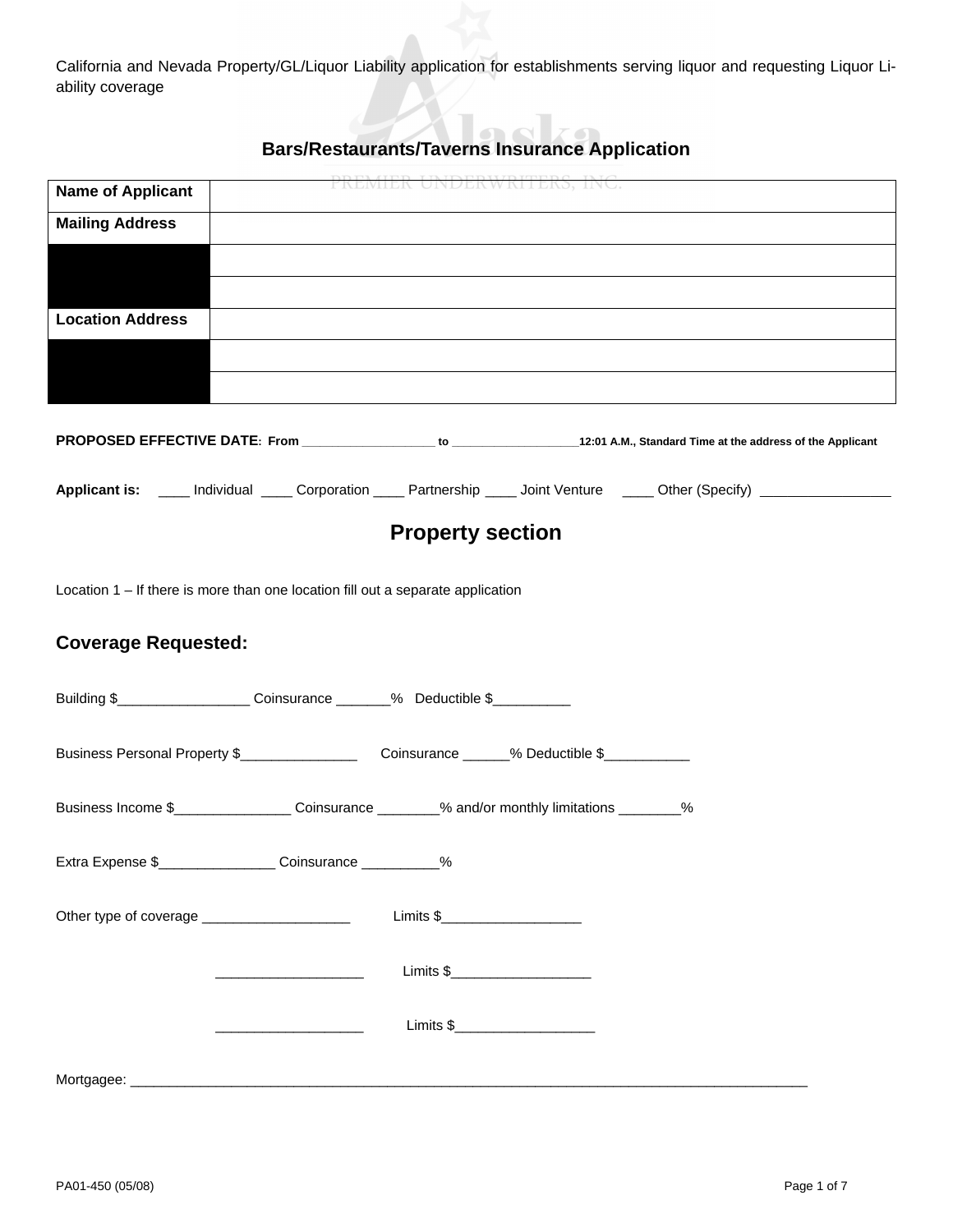| <b>Surrounding Exposures</b>                                                                     |                                                                |                                                                                                                             |  |
|--------------------------------------------------------------------------------------------------|----------------------------------------------------------------|-----------------------------------------------------------------------------------------------------------------------------|--|
| Urban ___ Industrial ____ Rural                                                                  |                                                                | Resort _____ Shopping center                                                                                                |  |
| Construction: Vear built:                                                                        |                                                                | Protection class: <b>container and protection</b>                                                                           |  |
| Square Footage of Building: _________________PREMIER UNDERWRITERS, INC.                          |                                                                |                                                                                                                             |  |
| Updates: Roof: ___________ (Year) Plumbing: ________________ (Year)                              |                                                                |                                                                                                                             |  |
|                                                                                                  | Heat: ________________ (Year) Electric: _______________ (Year) |                                                                                                                             |  |
|                                                                                                  |                                                                |                                                                                                                             |  |
|                                                                                                  |                                                                |                                                                                                                             |  |
|                                                                                                  |                                                                |                                                                                                                             |  |
| Smoke detectors? ____ Yes ____ No Hired wired? ___ Yes ___ No                                    |                                                                |                                                                                                                             |  |
|                                                                                                  |                                                                |                                                                                                                             |  |
| Burglar alarm? ___ Yes ____ No Central Station ___ Yes No ___                                    |                                                                |                                                                                                                             |  |
| Fire alarm? ___ Yes ___ No Central Station ___ Yes No ___                                        |                                                                |                                                                                                                             |  |
| Number of cooking appliances:                                                                    |                                                                |                                                                                                                             |  |
| Deep fat fryers: ___________Broilers: __________Grills: ________Ovens: _________Other: _________ |                                                                |                                                                                                                             |  |
| Type of fuel: Gas ______ Electric ______ Other _____                                             |                                                                |                                                                                                                             |  |
|                                                                                                  |                                                                | Ansul system over all cooking services? ___ Yes ___ No Serviced schedule: Monthly ______ Quarterly ______ Semi-Annual _____ |  |
|                                                                                                  |                                                                |                                                                                                                             |  |
| Type of system: Dry chemical ______ Wet chemical _____ CO2 _____ Other _____                     |                                                                |                                                                                                                             |  |
| Manual pull for extinguisher system readily accessible and clearly identified Yes ____ No ____   |                                                                |                                                                                                                             |  |
| Metal Hoods and ducts covering all cooking services? Yes _________ No __________                 |                                                                |                                                                                                                             |  |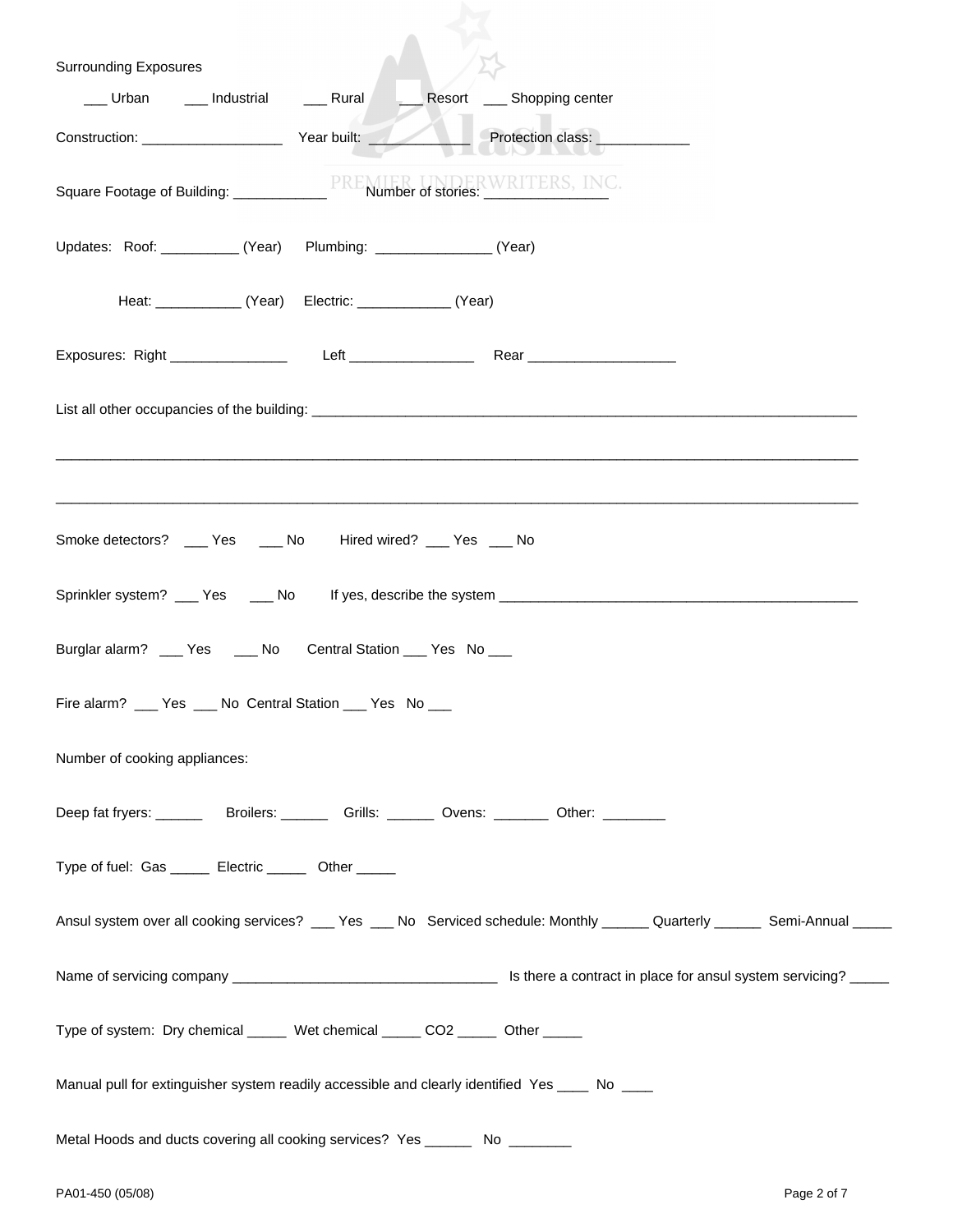| Cleaning schedule: Monthly ____________ Quarterly ___________ Semi-Annual _______ |                                                                                                          |
|-----------------------------------------------------------------------------------|----------------------------------------------------------------------------------------------------------|
|                                                                                   | Have you ever had property insurance coverage denied, cancelled, or non-renewed during the last 3 years? |
| If yes, provide an explanation:                                                   | PREMIER UNDERWRITERS, INC.                                                                               |
|                                                                                   |                                                                                                          |
| Are you aware of any occurrence that may lead to a property insurance claim?      |                                                                                                          |

 $\overline{\phantom{a}}$ 

If yes, provide an explanation:

# **Commercial General Liability Insurance Section**

\_\_\_\_\_\_\_\_\_\_\_\_\_\_\_\_\_\_\_\_\_\_\_\_\_\_\_\_\_\_\_\_\_\_\_\_\_\_\_\_\_\_\_\_\_\_\_\_\_\_\_\_\_\_\_\_\_\_\_\_\_\_\_\_\_\_\_\_\_\_\_\_\_\_\_\_\_\_\_\_\_\_\_\_\_\_\_\_\_\_\_\_\_\_\_\_\_\_\_\_\_\_\_\_\_\_\_

\_\_\_\_\_\_\_\_\_\_\_\_\_\_\_\_\_\_\_\_\_\_\_\_\_\_\_\_\_\_\_\_\_\_\_\_\_\_\_\_\_\_\_\_\_\_\_\_\_\_\_\_\_\_\_\_\_\_\_\_\_\_\_\_\_\_\_\_\_\_\_\_\_\_\_\_\_\_\_\_\_\_\_\_\_\_\_\_\_\_\_\_\_\_\_\_\_\_\_\_\_\_\_\_\_\_\_

| <b>LIMITS OF LIABILITY REQUESTED</b>                 | <b>PREMIUMS</b> |                                      |
|------------------------------------------------------|-----------------|--------------------------------------|
| <b>General Aggregate</b>                             |                 | Premises/Operations                  |
| <b>Products &amp; Completed Operations Aggregate</b> | \$              | \$                                   |
| <b>Personal &amp; Advertising Injury</b>             |                 | <b>Products/Completed Operations</b> |
| <b>Each Occurrence</b>                               |                 | S                                    |
| Fire Damage (any one fire)                           |                 | Other                                |
| Medical Expense (any one person)                     |                 | S                                    |
| Other Coverages, Restrictions, and/or Endorse-       | Total           |                                      |
|                                                      |                 | \$                                   |

Classification of risk: Nightclubs are ineligible for this program

| Tavern     | Bowling center   | Off premises<br>Caterer: | On premises  |               |
|------------|------------------|--------------------------|--------------|---------------|
| Restaurant | Banguet facility | Membership club          | Country club | Package store |

Annual sales:

|                     | <b>Past 12 Months</b> | <b>Next 12 Months</b> |
|---------------------|-----------------------|-----------------------|
| <b>Liquor Sales</b> |                       |                       |
| <b>Food Sales</b>   |                       |                       |
| Other               |                       |                       |
| Total               |                       |                       |

Clientele:

| Median age of patrons:                             | 18-25 | 25-30 | - 30-40 | 40 and over |
|----------------------------------------------------|-------|-------|---------|-------------|
| Are premises located near a college or university? |       | Yes   | No.     |             |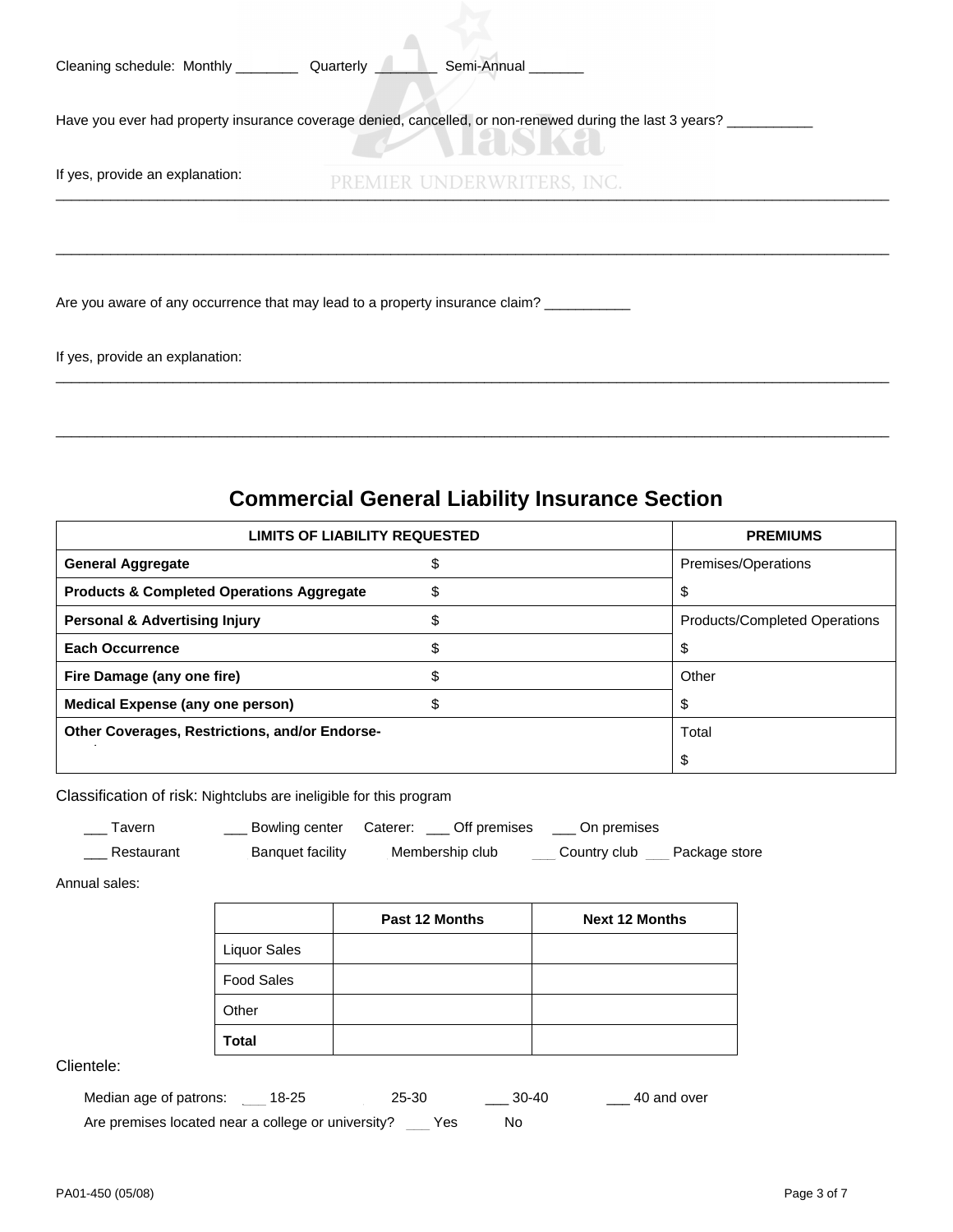### Entertainment:

| Entertainment:                                                                                                                                                                                                                 |
|--------------------------------------------------------------------------------------------------------------------------------------------------------------------------------------------------------------------------------|
| Is there any live entertainment on premises? _____Yes _____No Number of times per week: ______________________                                                                                                                 |
| If yes, describe (include go-go dancers, topless, disco, exotic, female/male): New York Changer and Changer and Changer and Changer and Changer and Changer and Changer and Changer and Changer and Changer and Changer and Ch |
| Is there dancing? _____Yes _____No    Number of times per week: <b>PLITERS. TNC</b> Square footage of dance floor: ___________                                                                                                 |
| Does applicant have amusement devices? _____ Yes _____ No lf yes, how many? _________ Describe: ______________                                                                                                                 |
|                                                                                                                                                                                                                                |
| Is there a minimum or cover charge? ____ Yes No                                                                                                                                                                                |
|                                                                                                                                                                                                                                |
| Sports sponsored off premises? Yes ___ No Number of times per week: _______ Give details: _______________                                                                                                                      |
|                                                                                                                                                                                                                                |
| <b>General Information:</b><br>F.                                                                                                                                                                                              |
| Are facilities available for use or rent for private parties, receptions, banquets or similar affairs? Yes ___ No                                                                                                              |
|                                                                                                                                                                                                                                |
| Does applicant advertise or promote "happy hour" or other events when drinks are sold at a lower price than usual? __ Yes<br>___ No                                                                                            |
| Do you subscribe to a taxi or other service providing transportation home to apparently intoxicated persons? __ Yes __ No                                                                                                      |
|                                                                                                                                                                                                                                |
| Number of years under current management: _________________How many hours per day is applicant open? _________                                                                                                                 |
| Types of meals served: ___ Full meals ____ Short order                                                                                                                                                                         |
| Maintenance of building is: Good Average<br>Poor Housekeeping is: Cood Average<br>Poor                                                                                                                                         |
| Does applicant have parking area?<br>Is parking lot well lit? ___ Yes<br>No<br><b>No</b><br>Yes                                                                                                                                |
| In the past five years has applicant been cited by the Liquor Control Commission?<br>Yes<br>No                                                                                                                                 |
|                                                                                                                                                                                                                                |
| Are police records and background checks conducted on employees? ___ Yes ___ No                                                                                                                                                |
| Number of bouncers or doormen: ________________ Are security guards/bouncers/doormen employees or independent contractors?                                                                                                     |
|                                                                                                                                                                                                                                |
| If independent contractors, do they provide Certificates of Insurance and Additional Insured Endorsements to the applicant?<br>Yes<br>No                                                                                       |
| Does applicant have Workers' Compensation coverage in force? ___ Yes ___ No                                                                                                                                                    |
| During the past three years has any company ever cancelled, declined or refused to issue similar insurance to the appli-<br>cant? ___ Yes ___ No                                                                               |
|                                                                                                                                                                                                                                |
|                                                                                                                                                                                                                                |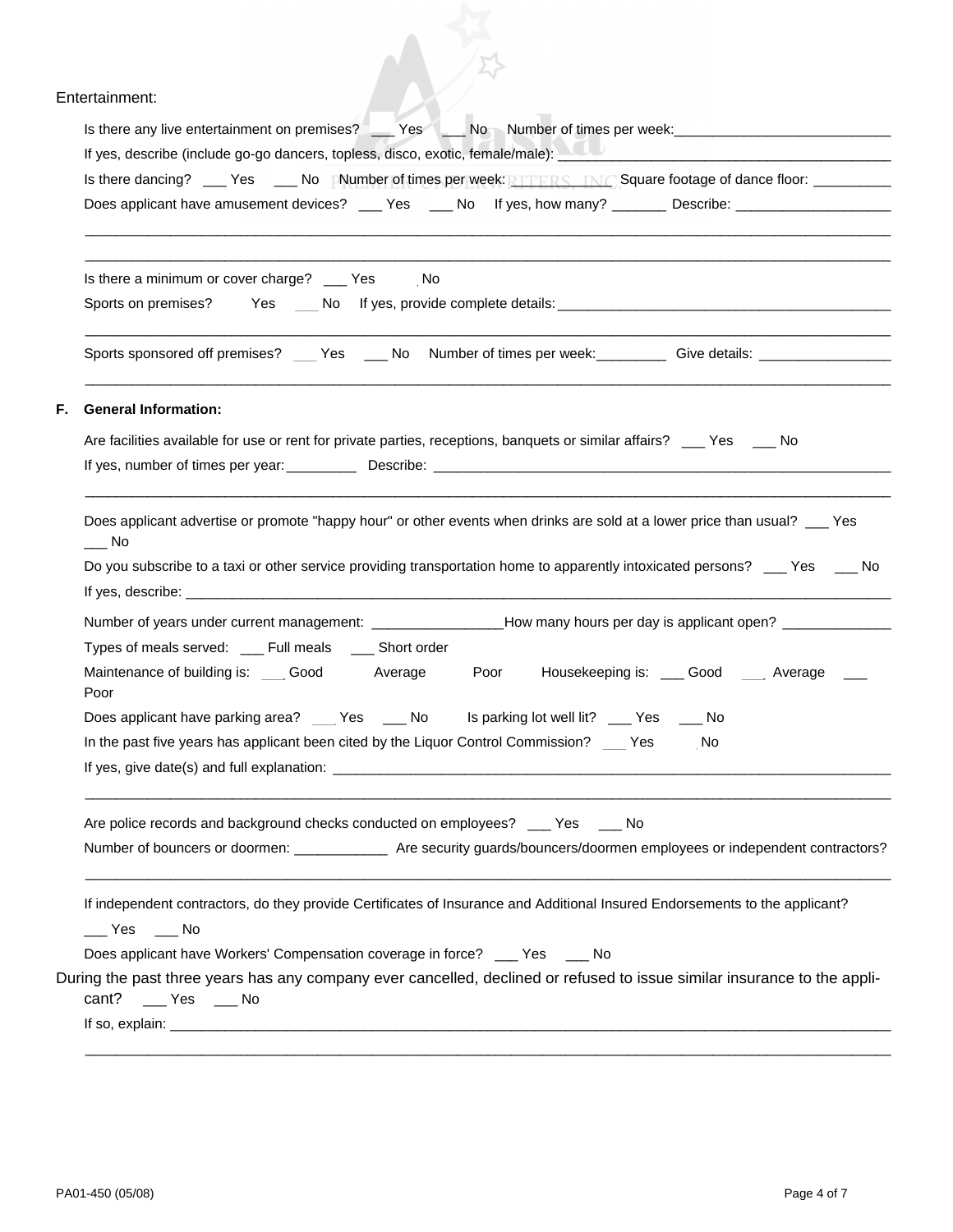#### Previous Insurer: Indicate premiums and losses for the past three years. Describe all losses.

| <b>YEAR</b> | <b>COMPANY</b> | POL. $#$                   | PREMIUM | <b>LOSSES</b><br><b>PAID</b><br>The Control of the Control of | <b>LOSSES</b><br><b>RESERVED</b> | <b>DESCRIP-</b><br><b>TION</b> |
|-------------|----------------|----------------------------|---------|---------------------------------------------------------------|----------------------------------|--------------------------------|
|             |                |                            |         |                                                               |                                  |                                |
|             |                | PREMIER UNDERWRITERS, INC. |         |                                                               |                                  |                                |
|             |                |                            |         |                                                               |                                  |                                |
|             |                |                            |         |                                                               |                                  |                                |

|      | <b>SCHEDULE OF HAZARDS:</b> |      |                                                         |  |             |                         |             |                         |
|------|-----------------------------|------|---------------------------------------------------------|--|-------------|-------------------------|-------------|-------------------------|
| Loc. |                             |      | Premium Bases:<br>(s) Gross Sales (p) Payroll<br>Class. |  | Rate        |                         | Premium     |                         |
| No.  | Classification              | Code | Terr.<br>(a) Area (c) Total Cost<br>(t) Other           |  | Prem. /Ops. | Products/<br>Comp. Ops. | Prem. /Ops. | Products/<br>Comp. Ops. |
|      |                             |      |                                                         |  |             |                         |             |                         |
|      |                             |      |                                                         |  |             |                         |             |                         |
|      |                             |      |                                                         |  |             |                         |             |                         |
|      |                             |      |                                                         |  |             |                         |             |                         |
|      |                             |      |                                                         |  |             |                         |             |                         |

Have you ever had Commercial General Liability coverage denied, cancelled, or non-renewed during the last 3 years?

If yes, provide an explanation: \_\_\_\_\_\_\_\_\_\_\_\_\_\_\_\_\_\_\_\_\_\_\_\_\_\_\_\_\_\_\_\_\_\_\_\_\_\_\_\_\_\_\_\_\_\_\_\_\_\_\_\_\_\_\_\_\_\_\_\_\_\_\_\_\_\_\_\_\_\_\_\_\_\_\_\_\_\_\_\_\_\_

Are you aware of any occurrence that may lead to a Commercial General Liability insurance claim?

If yes, provide an explanation: \_\_\_\_\_\_\_\_\_\_\_\_\_\_\_\_\_\_\_\_\_\_\_\_\_\_\_\_\_\_\_\_\_\_\_\_\_\_\_\_\_\_\_\_\_\_\_\_\_\_\_\_\_\_\_\_\_\_\_\_\_\_\_\_\_\_\_\_\_\_\_\_\_\_\_\_\_\_\_\_\_\_\_

## **Liquor Liability Section**

\_\_\_\_\_\_\_\_\_\_\_\_\_\_\_\_\_\_\_\_\_\_\_\_\_\_\_\_\_\_\_\_\_\_\_\_\_\_\_\_\_\_\_\_\_\_\_\_\_\_\_\_\_\_\_\_\_\_\_\_\_\_\_\_\_\_\_\_\_\_\_\_\_\_\_\_\_\_\_\_\_\_\_\_\_\_\_\_\_\_\_\_\_\_\_\_\_\_\_\_\_\_\_\_\_\_\_

Number of years applicant has owned or operated a this licensed establishment: \_\_\_\_\_\_\_

Number of years in business at this location: \_\_\_\_\_\_\_\_\_\_

Name, address, phone of liquor license: \_\_\_\_\_\_\_\_\_\_\_\_\_\_\_\_\_\_\_\_\_\_\_\_\_\_\_\_\_\_\_\_\_\_\_\_\_\_\_\_\_\_\_\_\_\_\_\_\_\_\_\_\_\_\_\_\_\_\_\_\_\_\_\_\_\_\_\_\_\_\_\_\_\_\_

Limits requested – General Aggregate Limit must equal Each Common Cause Limit and not exceed General Aggregate Limit

\_\_\_\_\_\_\_\_\_\_\_\_\_\_\_\_\_\_\_\_\_\_\_\_\_\_\_\_\_\_\_\_\_\_\_\_\_\_\_\_\_\_\_\_\_\_\_\_\_\_\_\_\_\_\_\_\_\_\_\_\_\_\_\_\_\_\_\_\_\_\_\_\_\_\_\_\_\_\_\_\_\_\_\_\_\_\_\_\_\_\_\_\_\_\_\_\_\_\_\_\_\_\_\_\_\_\_

**Each Common Cause:** \$\_\_\_\_\_\_\_\_\_\_\_\_\_\_\_\_\_\_\_\_\_\_\_\_\_\_\_\_\_\_\_\_\_\_\_\_\_ **Aggregate**: \_\_\_Same\_\_\_\_\_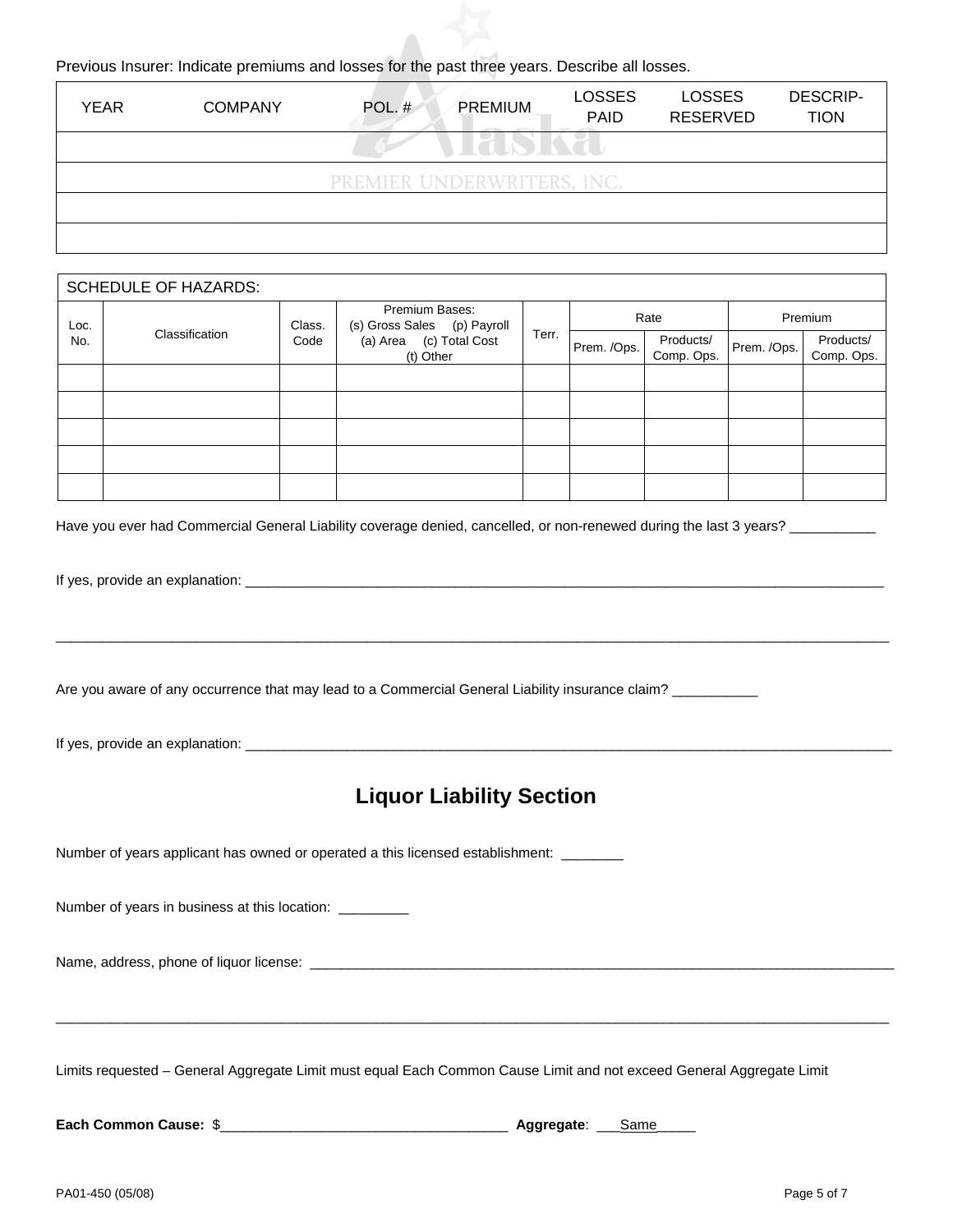| Estimated annual receipts \$                                                                                              |  | Receipts will be audited. |  |  |
|---------------------------------------------------------------------------------------------------------------------------|--|---------------------------|--|--|
| Alcoholic Beverages \$                                                                                                    |  |                           |  |  |
|                                                                                                                           |  |                           |  |  |
|                                                                                                                           |  |                           |  |  |
| Other (e.g. entertainment, admissions, amusements) \$ ___________________________                                         |  |                           |  |  |
|                                                                                                                           |  |                           |  |  |
|                                                                                                                           |  |                           |  |  |
|                                                                                                                           |  |                           |  |  |
|                                                                                                                           |  |                           |  |  |
|                                                                                                                           |  |                           |  |  |
| <b>Violations:</b>                                                                                                        |  |                           |  |  |
|                                                                                                                           |  |                           |  |  |
| Have the police been called to your establishment within the last 3 years? ________ If yes, please provide explanation(s) |  |                           |  |  |
| Training:                                                                                                                 |  |                           |  |  |
| What instruction, written or otherwise, is provided to servers regarding handling minors or intoxicated customers?        |  |                           |  |  |

\_\_\_\_\_\_\_\_\_\_\_\_\_\_\_\_\_\_\_\_\_\_\_\_\_\_\_\_\_\_\_\_\_\_\_\_\_\_\_\_\_\_\_\_\_\_\_\_\_\_\_\_\_\_\_\_\_\_\_\_\_\_\_\_\_\_\_\_\_\_\_\_\_\_\_\_\_\_\_\_\_\_\_\_\_\_\_\_\_\_\_\_\_\_\_\_\_\_\_\_\_\_\_\_\_\_\_

\_\_\_\_\_\_\_\_\_\_\_\_\_\_\_\_\_\_\_\_\_\_\_\_\_\_\_\_\_\_\_\_\_\_\_\_\_\_\_\_\_\_\_\_\_\_\_\_\_\_\_\_\_\_\_\_\_\_\_\_\_\_\_\_\_\_\_\_\_\_\_\_\_\_\_\_\_\_\_\_\_\_\_\_\_\_\_\_\_\_\_\_\_\_\_\_\_\_\_\_\_\_\_\_\_\_\_